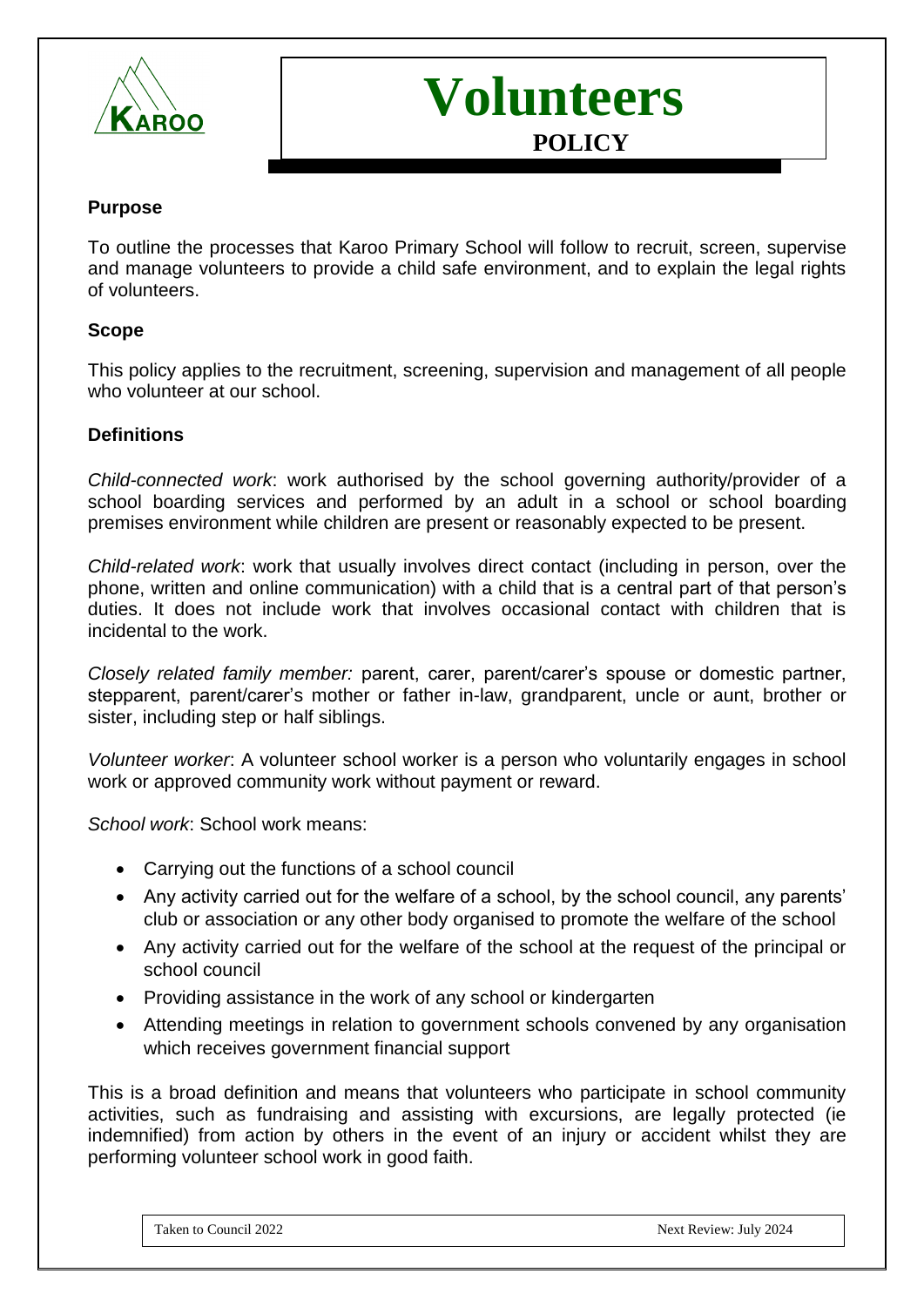### **Policy**

Karoo Primary School is committed to implementing and following practices which protect the safety and wellbeing of children and our staff and volunteers. Karoo Primary School recognises the valuable contribution that volunteers provide to our school community and the work that we do.

The procedures set out below are designed to ensure that Karoo Primary School's volunteers are suitable to work with children and are well-placed to make a positive contribution to our school community.

Karoo Primary School strives to create an open and inclusive school community, and encourages parents and carers to volunteer and be actively involved in their child's development and education.

### **Becoming a volunteer**

Members of our school community who would like to volunteer are encouraged to:

- Make contact with your child's teacher
- Leave a message for the appropriate contact at the office
- Contact the Principal/Assistant Principal

### **COVID-19 vaccination information**

Our school follows Department of Education and Training policy with respect to the requirements relating to attendance on school sites and COVID-19 vaccinations.

For further information refer to:

• [COVID-19 Vaccinations –](https://www2.education.vic.gov.au/pal/covid-19-vaccinations-visitors-volunteers/policy) Visitors and Volunteers on School Sites

### **Working with students**

Karoo Primary School values the many volunteers that assist in our classrooms/with sports events/camps/excursions/school concerts/other events and programs. To ensure that we are meeting our legal obligations under the Worker Screening Act and the Child Safe Standards, Karoo Primary School is required to undertake suitability checks which in most cases will involve asking for evidence of a Working with Children (WWC) Clearance. Additional suitability checks may also be required depending on the volunteer role, such as reference, proof of identity, qualification and work history involving children checks.

Considering our legal obligations, and our commitment to ensuring that Karoo Primary School is a child safe environment, we will require volunteers to obtain a WWC Check and produce their valid card at the office for verification in the following circumstances:

a) **Volunteers who are not parent/family members** of any student at the school are required to have a WWC Check if they are engaged in child-related work regardless of whether they are being supervised.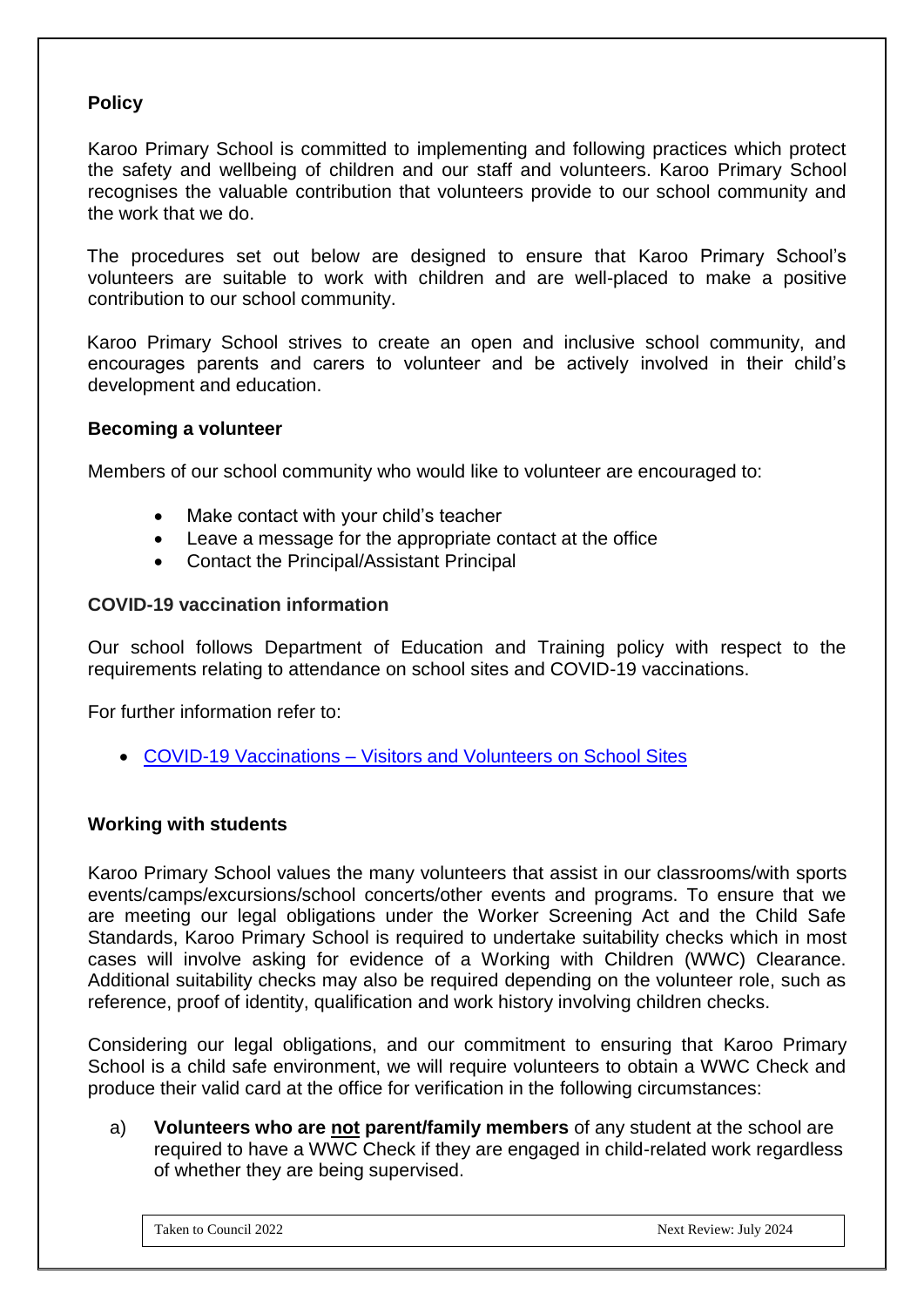- b) **Parent/family volunteers** who are assisting with any classroom or school activities involving direct contact with children in circumstances where the volunteer's child is not participating, or does not ordinarily participate in, the activity.
- c) **Parent/family volunteers** who regularly assist in school activities, regardless of whether their own child is participating or not
- d) **Parent/community School Council members** sitting on School Council with student School Council members, regardless of whether their own child is a student member or not

In addition, depending on the nature of the volunteer work, our school may ask the volunteer to provide other suitability checks at its discretion (for example, references, work history involving children and/or qualifications). Proof of identity may also be required in some circumstances

### *Non child-related work*

On some occasions, parents and other members of the school community may volunteer to do work that is not child-related. For example, volunteering on the weekend for gardening, maintenance, working bees, parents and friend's association coordination, school council, participating in sub-committees of school council, event coordination, during which children will not be, or would not reasonably be expected to be, present.

Volunteers for this type of work are not required to have Working with Children or other suitability checks as they are not engaged in child-related work and children are not generally present during these activities. However, Karoo Primary School reserves the right to undertake suitability checks, including proof of identity, Working with Children Checks, at its discretion if considered necessary for any particular activities or circumstances.

### **Management and supervision**

Volunteer workers will be expected to comply with any reasonable direction of the principal (or their nominee). This will include the requirement to follow our school's policies, including, but not limited to our Child Safety Policy / Statement of Commitment to Child Safety, our Child Safety Code of Conduct and our Statement of Values and School Philosophy. Volunteer workers will also be expected to act consistently with Department of Education and Training policies, to the extent that they apply to volunteer workers, including the Department's policies relating to Equal Opportunity and Anti-Discrimination, Sexual Harassment and Workplace Bullying.

The principal has the discretion to decide about the ongoing suitability of a volunteer worker and may determine at any time whether or not a person is suitable to volunteer at Karoo Primary School.

Karoo Primary School will provide any appropriate induction and/or training for all volunteer workers. The principal (or their nominee) will determine what induction and/or training is necessary depending on what type of work the volunteer will be engaged in.

All volunteers will be provided access to Karoo Primary School's child safety practices, including reporting obligations and procedures. Our school has a Child Safety Reporting Obligations Policy which all staff and volunteers should be aware of.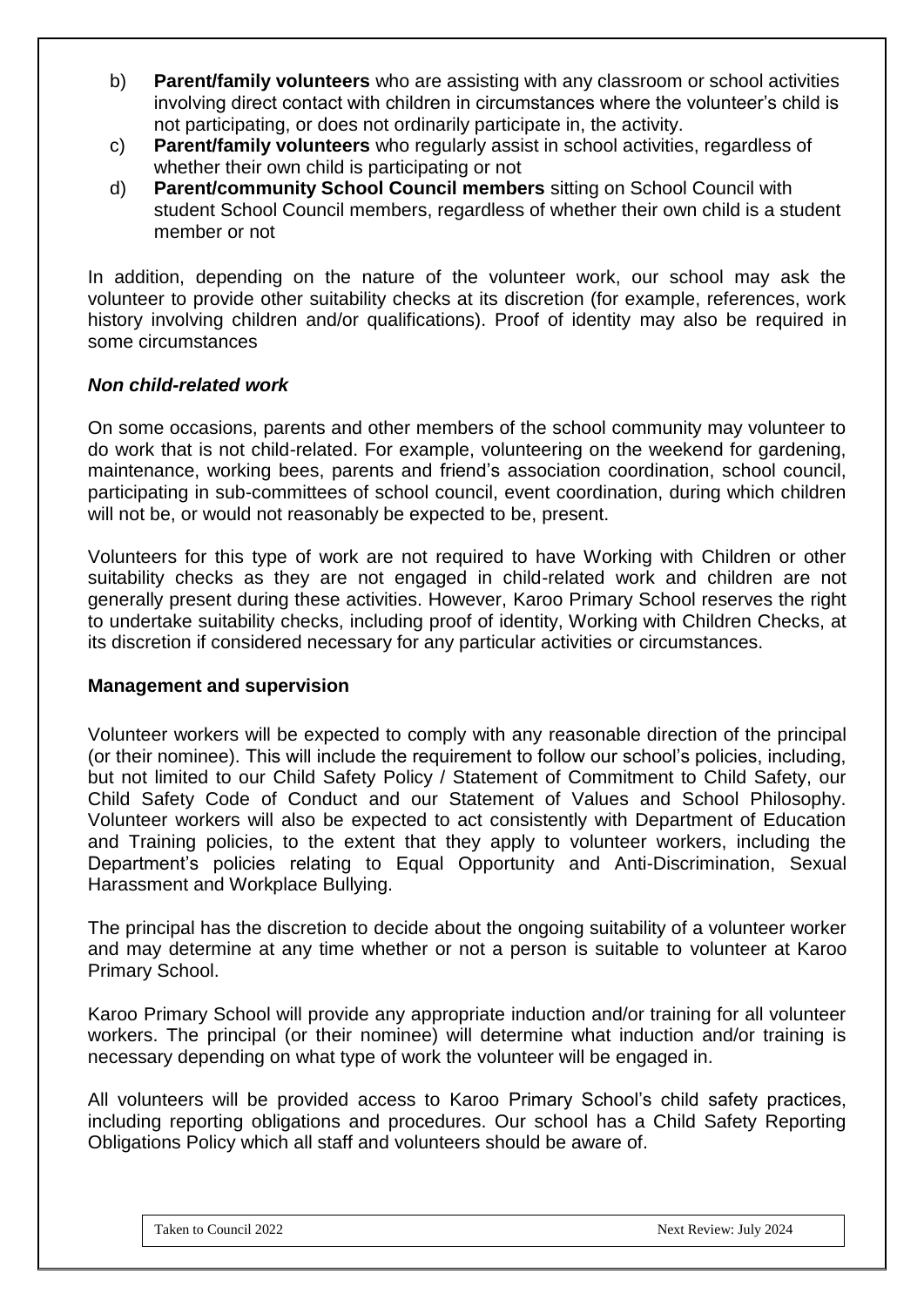The principal (or their nominee) will determine what supervision, if any, of volunteers is required for the type of work being performed.

## **Training and induction**

Under the Child Safe Standards volunteers must have an appropriate induction and training in child safety and wellbeing.

To support us to maintain a child safe environment, before engaging in any work where children are present or reasonable likely to be present, volunteers must familiarise themselves with the policies, procedures and code of conduct referred to in our Child Safety Induction Pack and ensure the actions and requirements in these documents are followed when volunteering for our school.

Depending on the nature and responsibilities of their role, Karoo Primary School may also require volunteers to complete additional child safety training.

### **Management and supervision**

Volunteer workers will be expected to comply with any reasonable direction of the principal (or their nominee). This will include the requirement to follow our school's policies, including, but not limited to our Child Safety and Wellbeing Policy, our Child Safety Code of Conduct and our Statement of Values and School Philosophy.

Volunteer workers will also be expected to act consistently with Department of Education and Training policies, to the extent that they apply to volunteer workers, including the Department's policies relating to [Equal Opportunity and Anti-Discrimination,](https://www2.education.vic.gov.au/pal/equal-opportunity/policy-and-guidelines) [Sexual](https://www2.education.vic.gov.au/pal/sexual-harassment/overview)  [Harassment](https://www2.education.vic.gov.au/pal/sexual-harassment/overview) and [Workplace Bullying.](https://www2.education.vic.gov.au/pal/workplace-bullying/policy)

The principal (or their nominee) will determine the level of school staff supervision required for volunteers, depending on the type of work being performed, and with a focus on ensuring the safety and wellbeing of students.

The principal has the discretion to decide about the ongoing suitability of a volunteer worker and may determine at any time whether or not a person is suitable to volunteer at Karoo Primary School.

### **Privacy and information-sharing**

Volunteers must ensure that any student information they become aware of because of their volunteer work is managed sensitively and in accordance with the [Schools' Privacy Policy](https://www.education.vic.gov.au/Pages/schoolsprivacypolicy.aspx) and the Department's policy on [Privacy and Information Sharing.](https://www2.education.vic.gov.au/pal/privacy-information-sharing/policy)

Under these policies, student information can and should be shared with relevant school staff to:

- support the student's education, wellbeing and health
- reduce the risk of reasonably foreseeable harm to the student, other students, staff or visitors
- make reasonable adjustments to accommodate the student's disability or
- provide a safe and secure workplace.

Taken to Council 2022 2024 Next Review: July 2024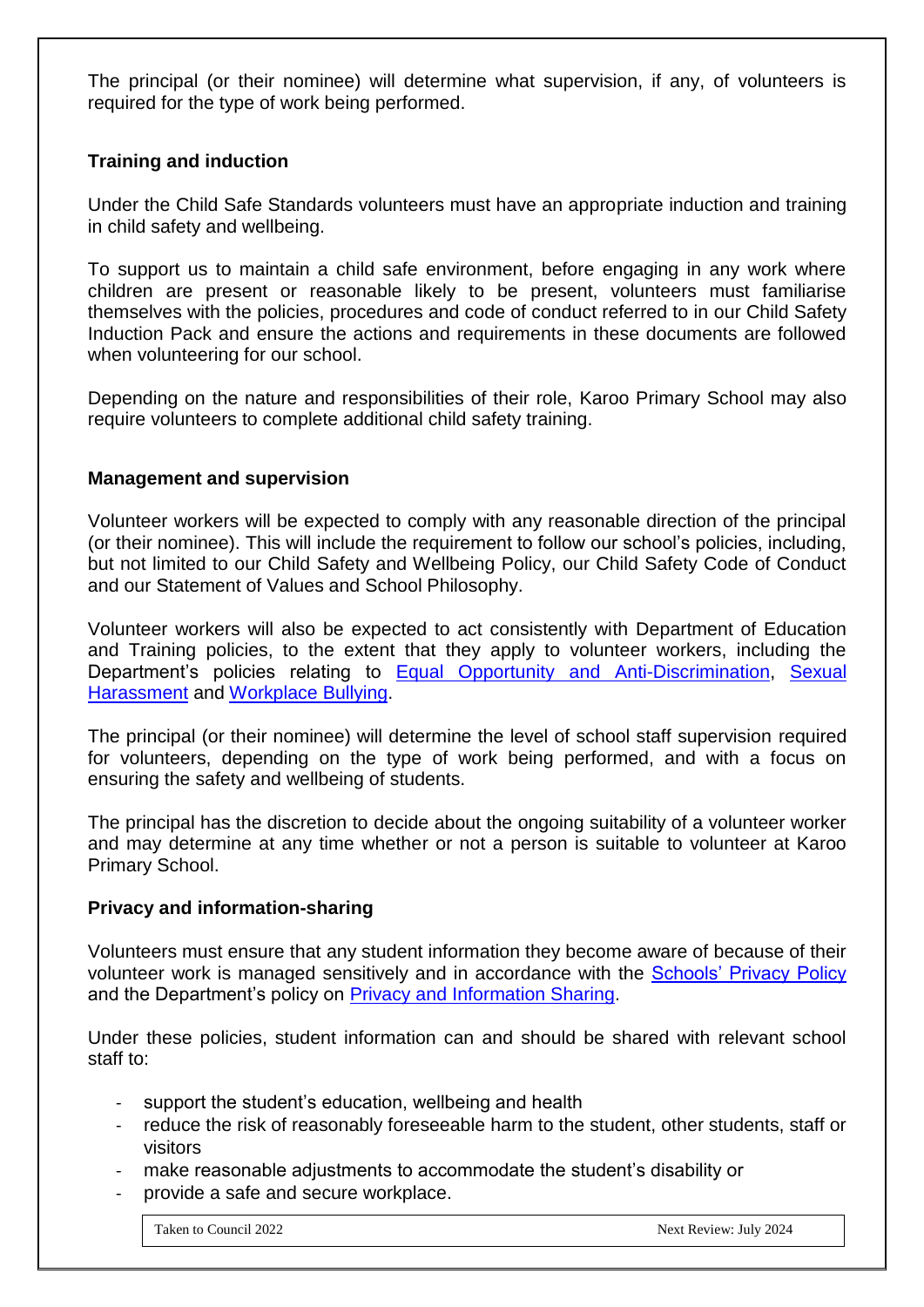Volunteers must immediately report any child safety concerns that they become aware of to a member of staff to ensure appropriate action. There are some circumstances where volunteers may also be obliged to disclose information to authorities outside of the school such as to Victoria Police. For further information on child safety responding and reporting obligations to: *Child Safety Responding and Reporting Obligations (including Mandatory Reporting) Policy and Procedures*.

### **Records management**

While it is unlikely volunteers will be responsible for any school records during their volunteer work, any school records that volunteers are responsible for must be provided to the office staff to ensure they are managed in accordance with the Department's policy: [Records Management –](https://www2.education.vic.gov.au/pal/records-management/policy) Schools.

## **Compensation**

*Personal injury -* Volunteer workers are covered by the Department of Education and Training's Workers Compensation Policy if they suffer personal injury in the course of engaging in school work.

*Property damage -* If a volunteer worker suffers damage to their property in the course of carrying out school work, the Minister (or delegate) may authorise such compensation as they consider reasonable in the circumstances. Claims of this nature should be directed to the principal who will direct them to the Department's Legal Division.

*Public liability insurance -* The Department of Education and Training's public liability insurance policy applies when a volunteer worker engaged in school work is legally liable for:

- a claim for bodily injury to a third party
- damage to or the destruction of a third party's property.

# **Communication**

This policy will be communicated to our school community in the following

- Available publicly on our school's website
- Included in induction processes for relevant staff
- Included in our staff handbook/manual
- Discussed in an annual staff briefing/meeting
- Made available in hard copy from the school office upon request

### **Resources**

Karoo Primary School policies and resources relevant to this policy include:

- *Statement of Values and School Philosophy*,
- *Visitors Policy,*
- *Child Safety and Wellbeing Policy,*
- *Child Safety Code of Conduct,*
- *Child Safety Responding and Reporting Obligations Policy and Procedures,*